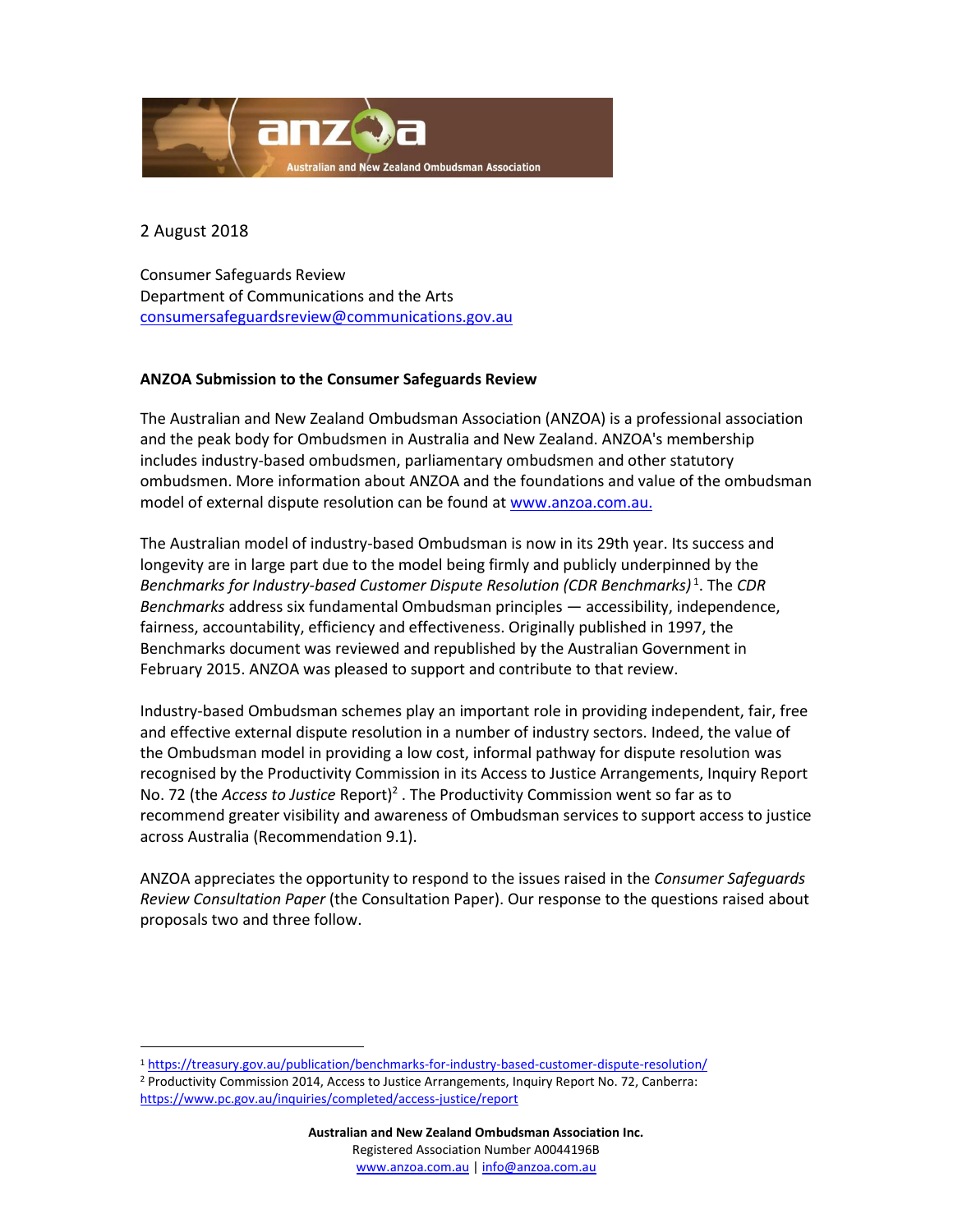## **1. Should the current Telecommunications Industry Ombudsman (TIO) arrangements be transformed to an independent External Dispute Resolution (EDR) body for handling complex complaints?**

We note with concern the comment in the Consultation Paper that the "TIO is an industry-owned entity". The TIO meets the *CDR Benchmark* for independence because it has a Board made up of an Independent Chair and equal numbers of industry and consumer representatives. This is a model that has stood the test of time, and has most recently been used as the model for establishing the Australian Financial Complaints Authority. ANZOA is particularly concerned that this characterisation of the TIO brings into question the independence of all industry-based Ombudsman schemes that comply with the *CDR Benchmarks*.

Industry Ombudsman schemes have been established as an important integrity and consumer protection mechanism for the industries where they exist. Industry Ombudsman schemes are an investment in transparency and accountability. The funding of most industry-based Ombudsman Schemes is based on "user pays" and cost recovery principles. This means that industry participants pay their share of the costs associated with operating the Scheme. It would be erroneous to characterise cost recovery as "ownership" of the Scheme.

The TIO scheme already meets the *CDR Benchmarks* and, like other industry-based Ombudsman schemes, regularly tests this via an independent review, most recently in 2017<sup>3</sup>. As the TIO already meets the *CDR Benchmarks* to deliver fair, independent and efficient dispute resolution, it is difficult to see the benefits that would accrue to industry and consumer stakeholders by "transforming" it into an EDR body for handling only complex complaints, particularly if that EDR body is not required to meet the *CDR Benchmarks*.

Ombudsman schemes deal with a range of complaints, some "simple" and some complex, but all of genuine concern to the consumer who is unable to resolve their dispute with their provider. We would be concerned if "simple" disputes were defined as disputes that were of low monetary value. In our experience, even low value disputes can raise complex or systemic issues (for example the charging of a \$2 fee that is not in the contract could affect a significant number of customers who have been charged the same fee incorrectly).

Effective IDR, not an alternative structure or model, is proven to ensure complaints are appropriately resolved without requiring Ombudsman intervention. For IDR to be effective, it requires industry participants to be genuinely committed to resolving disputes in a fair and reasonable manner. It also requires industry participants to properly resource their complaint function.

By way of example, the Energy and Water Ombudsman (Victoria) (EWOV) experienced a 40% decrease in cases in 2014-2015, driven in part by "customer service and internal dispute resolution improvements by the companies"<sup>4</sup>. A similar trend was also experienced by the Energy and Water Ombudsman New South (EWON) 5 . There is no evidence that a restructured or transformed EDR process will drive reduction in overall complaint volumes in the absence of appropriate investment in IDR.

It is also important to note that improvements in IDR does not diminish the need for a free, fair and independent dispute resolution entity. In the circumstances of the TIO, the Independent Review of

<sup>&</sup>lt;sup>3</sup> https://www.tio.com.au/ data/assets/pdf\_file/0005/253643/2017\_0929-TIO-Report-Final.pdf

<sup>4</sup> [Energy and Water Ombudsman \(Victoria\) Annual Report 2014-15 at p 6](https://www.ewov.com.au/files/ewov_2015_annual_report.pdf)

<sup>5</sup> https://www.ewon.com.au/content/Document/Ewon\_AR\_2015\_WEB.pdf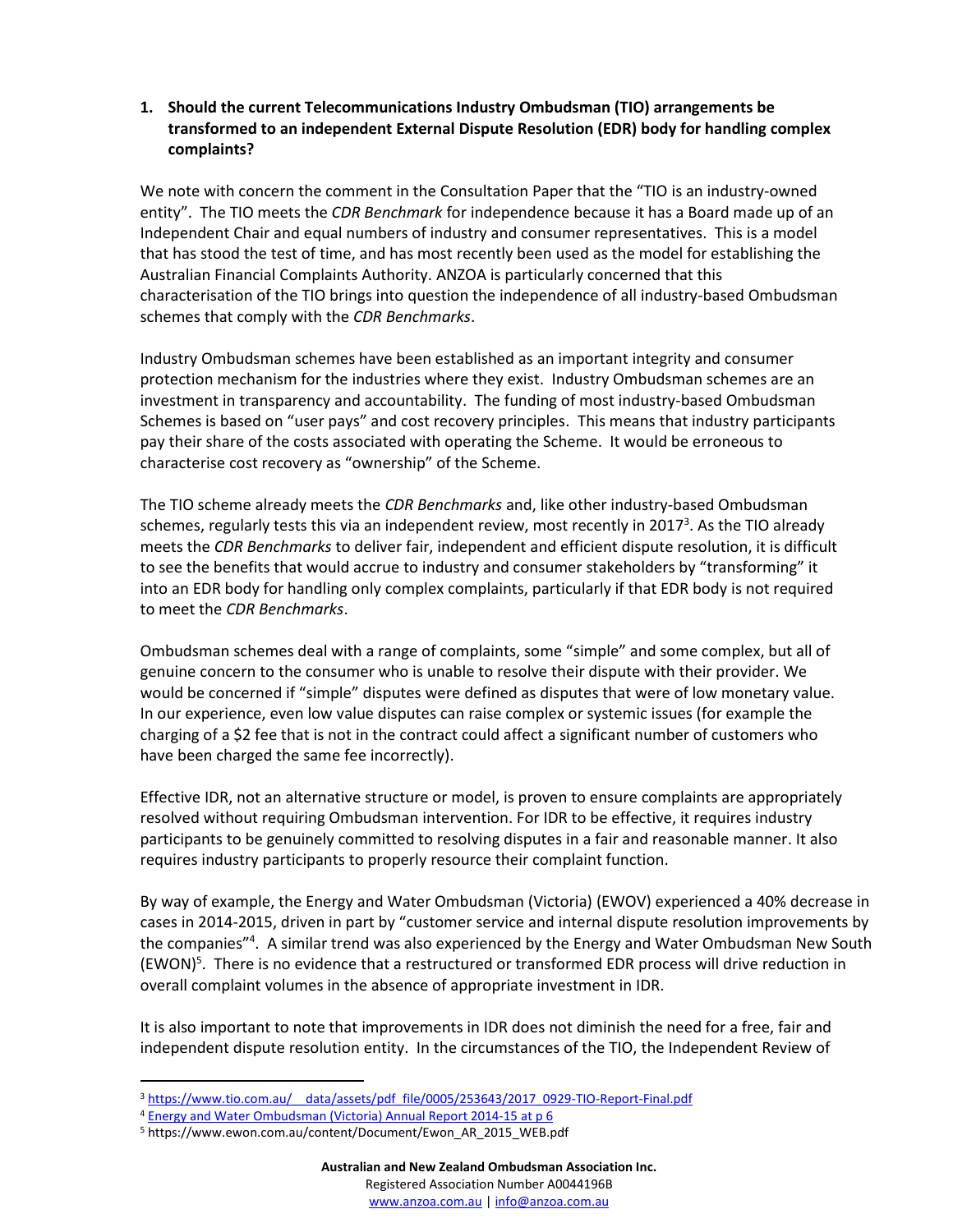the TIO emphasised its importance as a key consumer protection mechanism for the benefit of Australian consumers:

*The TIO is one of Australia's best known and arguably most influential Ombudsman schemes. Over many years it has built a high level of awareness and credibility and contributed to better consumer outcomes in a critical sector that continues to grow in importance for all Australians<sup>6</sup> .*

Irrespective of any foreshadowed improvements in industry IDR and service delivery, the TIO is the entity that satisfies the *CDR Benchmarks* and meets the consumer protection needs for the telecommunications industry.

## **2. Should the independent EDR body be proactively engaged in driving industry improvements, identifying systemic complaints and analysing root causes or recurring issues?**

Ombudsman schemes play an important role in identifying and resolving systemic issues. It is also a requirement under the *CDR Benchmarks*<sup>7</sup> . It is common for an EDR scheme to have systems and processes in place to:

- a) *identify* systemic issues that arise from its consideration of complaints
- b) *refer* these matters to the financial firm for response and action
- c) report systemic issues to the relevant regulator<sup>8</sup>.

The systemic issues function plays a significant role, even if a matter is not considered to be systemic, because it can lead to improved industry outcomes. For example, in its 2016-17 Annual Report, the Financial Ombudsman Service noted that 105 referred issues were not systemic, but in many cases a positive outcome was achieved from the referral, including:

- updating product terms and conditions
- additional resourcing and training of claims-handling staff
- improving processes for engaging with external dispute resolution
- revising policies and procedures, as well as additional training, for teams dealing with customers
- $\bullet$  better disclosure of how a product operates.<sup>9</sup>

The TIO already has a systemic issues investigation function. We note the Independent Review of the TIO recommended that the function be better resourced. The TIO accepted that recommendation in principle and is working to practically address this.

Ombudsman schemes, including the TIO, also play an important role in sharing their complaint experience to improve industry behaviour and enhance customer outcomes. Methods to do this include:

- publishing regular updates about complaint handling statistics and common issues
- publishing case studies and guidance notes
- engaging with industry and consumer stakeholders to provide insight into the complaints received by Ombudsman and how they ought to be resolved.

In relation to analysing root causes of systemic issues, in our experience the EDR scheme can, in some more straightforward cases, identify the cause and work with industry to remedy this.

<sup>6</sup> [https://www.tio.com.au/\\_\\_data/assets/pdf\\_file/0005/253643/2017\\_0929-TIO-Report-Final.pdf](https://www.tio.com.au/__data/assets/pdf_file/0005/253643/2017_0929-TIO-Report-Final.pdf) at p 5

<sup>7</sup> *CDR Benchmarks*[, Key Practice 6.4 and 6.5](https://treasury.gov.au/publication/key-practices-for-industry-based-customer-dispute-resolution/)

<sup>8</sup> See for example Australian Securities and Investments Commission Regulatory Guide 267.67

<sup>9</sup> [Financial Ombudsman Service Annual Report 2016-17 at p 114](http://www.fos.org.au/custom/files/docs/fos-annual-review-20162017.pdf)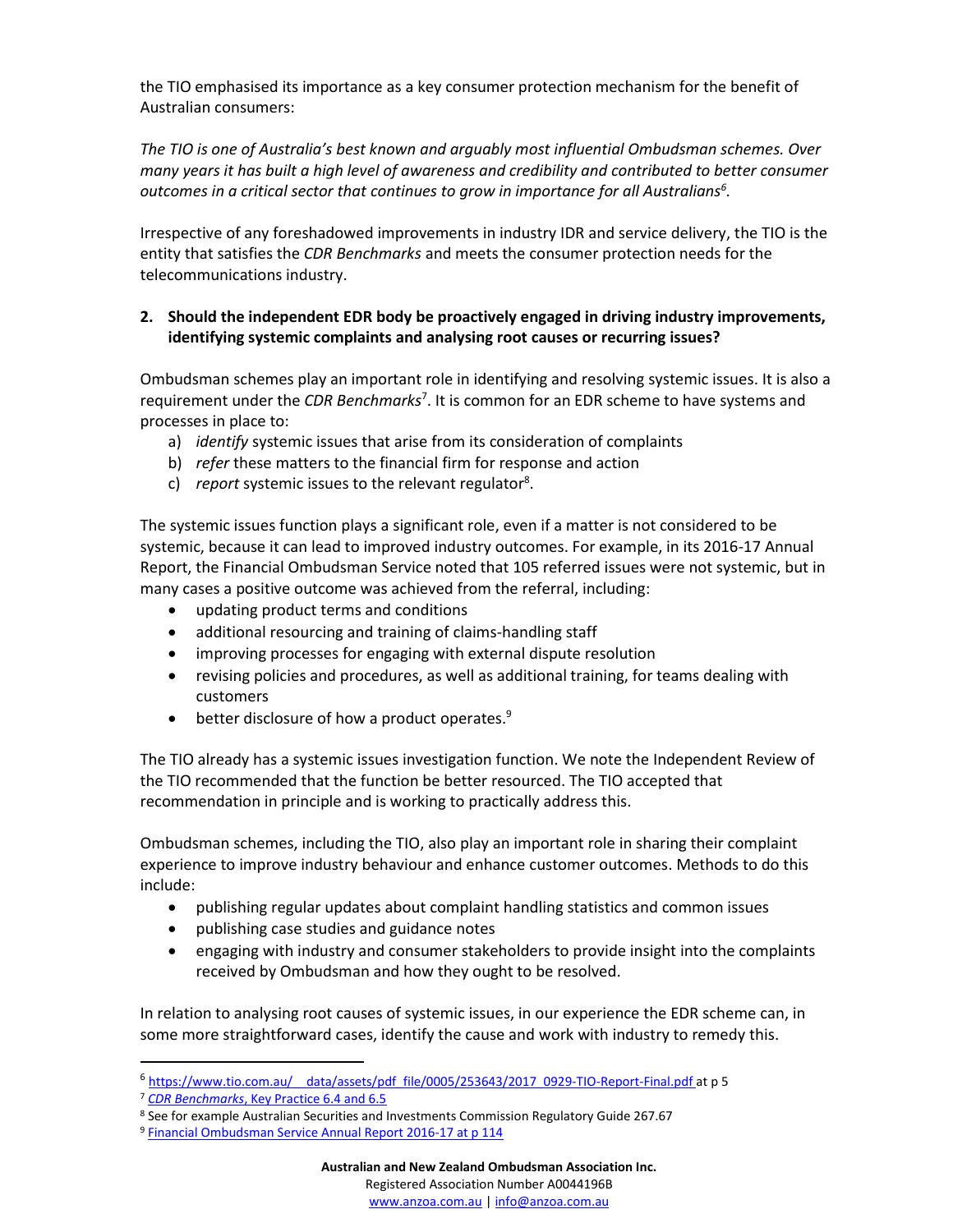However, to really get to the bottom of the issue often requires a deeper understanding of the industry participant's systems. This is, in our view, beyond the role of an EDR scheme and requires the more comprehensive powers and functions of regulatory bodies.

## **3. Should the charging structure for complaints lodged with the EDR body be structured to encourage providers to exhaust all practical steps to directly resolve the complaint with the consumer before referring to the EDR body? How can this be achieved?**

Effective and well-resourced IDR should be a requirement for all industry participants. In our experience, a charging mechanism that combines a fee based on the number of disputes received and a case based fee that increases as the dispute is progressed through the EDR scheme (i.e. operates on a "user pays" principle), encourages industry participants to adequately resource their IDR and to resolve matters early.

The *CDR Benchmarks* include a requirement that schemes are accessible to consumers. One of the key ways to ensure an Ombudsman scheme is accessible is to make it easy to lodge a complaint. A process where the consumer is required to exhaust all available options with the industry participant (including by getting a complaint reference number) makes it difficult for a consumer. It is the opposite of "making it easy" and could lead to consumers with a valid complaint "giving up" because it is too hard to have a matter reviewed by an independent third party.

ANZOA is particularly concerned that any steps that would limit the accessibility of an EDR scheme may have a disproportionate impact on the most vulnerable members of the community, further undermining both compliance with the *CDR Benchmarks* and the important consumer protection function provided by industry-based Ombudsman schemes.

The *Access to Justice Report* suggested greater visibility and use of Ombudsman services was actually a desirable outcome<sup>10</sup>. It recommended that providers be required to inform customers about Ombudsman services at the time of making a complaint (Recommendation 9.1), which would seem contrary to the concept of a customer exhausting all steps prior to being referred to an EDR body.

In our experience, the provider should be given one last chance to resolve the dispute within a specified time, either after referral back by the Ombudsman scheme or through its IDR process. However, the provider having been given that one last chance, the consumer should be able to progress their dispute without further impediments.

## **4. What process should be followed before a consumer lodges a complaint with the EDR body?**

Industry-based Ombudsman schemes generally require a customer to have raised their concerns with their provider before lodging a complaint with the Ombudsman. Research by EWOV in 2015<sup>11</sup> suggests that up to 76% of customers provide their companies three or more opportunities to resolve their complaint prior to contacting EWOV, with 62% spending three or more hours trying to resolve their complaints prior to contacting EWOV.

This suggests customers are attempting to work through their provider's IDR procedures and are not prematurely contacting an Ombudsman scheme. However, it is also not reasonable for a customer to spend excessive time working through IDR before contacting an Ombudsman scheme for free, fair and accessible assistance.

<sup>10</sup> *Access to Justice* Report at page 36

<sup>11</sup> <https://www.ewov.com.au/publications/can-i-speak-with-a-manager/201503>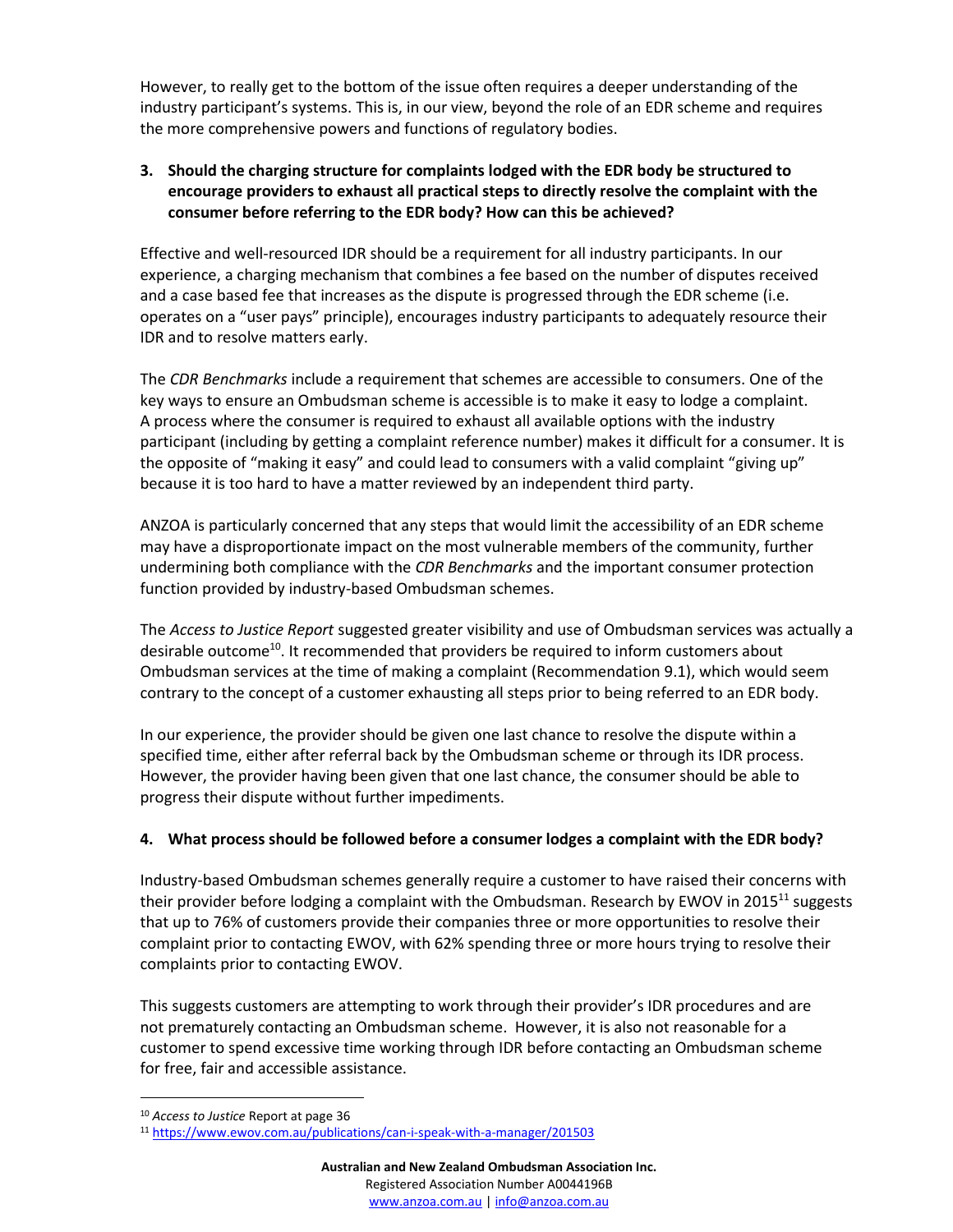Importantly too, most Ombudsman schemes will facilitate a further contact between the customer and a higher level contact at the provider (similar to the TIO's Level 1 complaints). This ensures customers are informed of their rights and responsibilities, provided general information and are able to speak with staff adequately trained and empowered to resolve complaints prior to a detailed investigation. This has proven effective for most Ombudsman schemes, ensuring the right process and resource is directed to the complaints that require more detailed involvement due to the nature or scale of the issue or the parties involved.

## **5. What process should the EDR body follow in the event it receives a complaint from a consumer where the consumer has not followed the provider's complaint handling procedures?**

As a general rule Ombudsman schemes require customers to have given a provider the opportunity to resolve the complaint. However, this doesn't mean that the customer must have followed the provider's complaint handling procedure to the letter — especially if the procedure doesn't meet the *Guidelines for complaints handling in organisations*<sup>12</sup>, or otherwise imposes an unreasonable obligation on customers in circumstances of vulnerability or urgency. To do so would undermine the role of Ombudsman schemes as a key consumer protection mechanism.

For example, it is common for Ombudsman schemes to exercise their discretion to bypass certain referral back processes if a customer is exhibiting particular vulnerabilities that would make further efforts to liaise with their provider onerous, increasing the likelihood that the customer will fatigue and fail to pursue their dispute. For example, both EWOV and FOS have clear policies and processes to guide staff about when to exercise this discretion, and their members understand the importance of this discretion for fair and effective dispute resolution.

ANZOA would expect EDR schemes would have the appropriate flexibility to adjust standard process in circumstances where it is required to support fair and reasonable outcomes, even if a customer has not followed the provider's complaint handling procedures.

# **6. What process should the EDR body follow in the event it receives a complaint from a consumer where the provider has not followed its own complaint handling procedures?**

The question raised in the *Consultation Paper* highlights the IDR failings of providers that can significantly increase complaints made to an Ombudsman scheme, with the largest energy and water ombudsman schemes, EWOV and EWON's experience a case in point. Ombudsman schemes are required to be accessible to customers and should not present barriers to access in an effort to overcome (possibly systemic) failings of providers' IDR procedures.

Where a customer has contacted an Ombudsman scheme after attempting to raise a complaint with a provider, without the provider following its own procedures, we would accept this complaint though we may facilitate a referral back to a specialised complaint handling team if it is fair and reasonable to do so. It is not reasonable or appropriate that customers be denied access to a fundamental consumer protection mechanism of an Ombudsman scheme because of IDR failings of a provider.

<sup>&</sup>lt;sup>12</sup> [Australian and New Zealand Standard Guidelines for complaint handling in organizations AS/NZS 10002:2014](https://www.standards.org.au/standards-catalogue/sa-snz/publicsafety/qr-015/as-slash-nzs--10002-colon-2014)